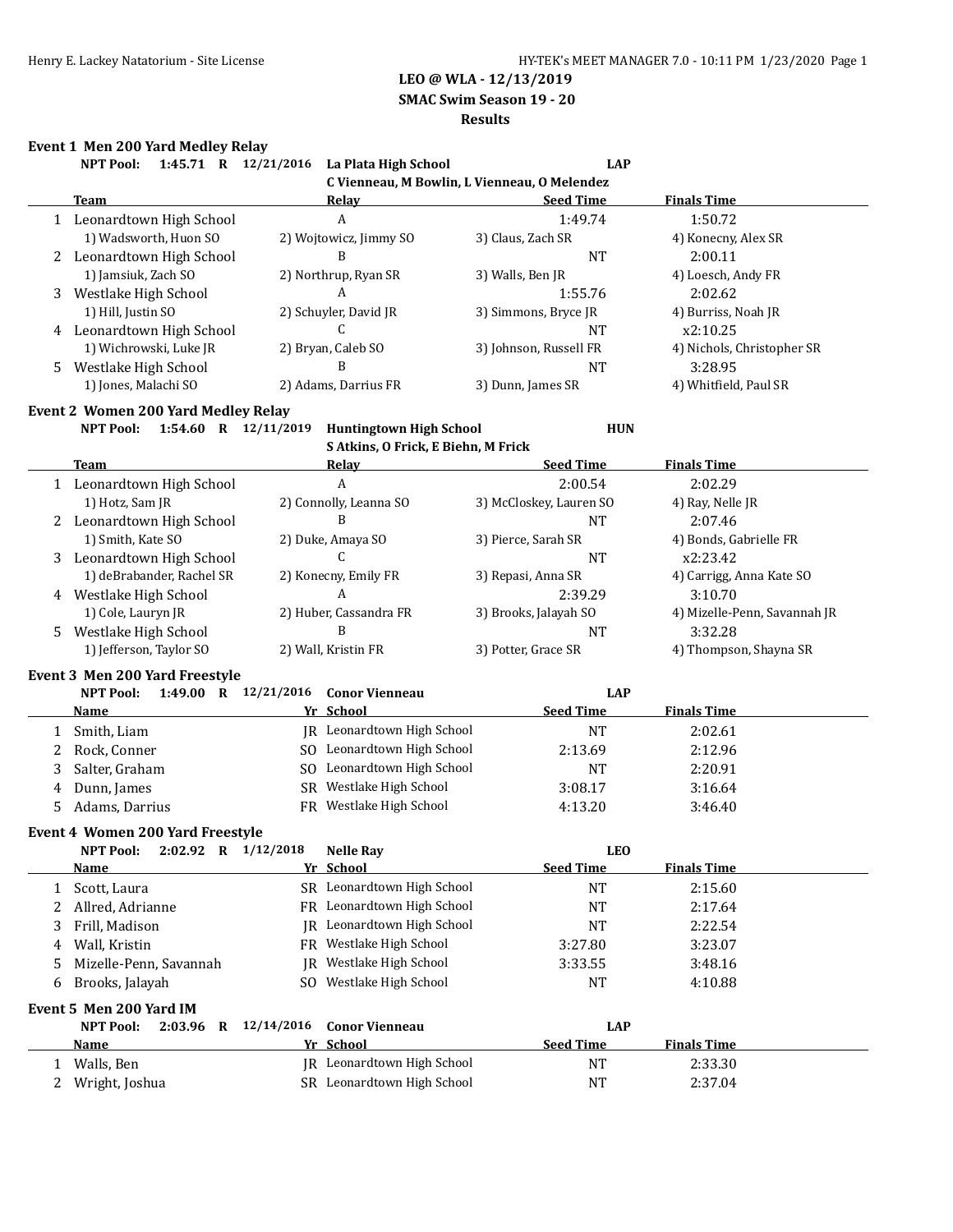**SMAC Swim Season 19 - 20**

## **Results**

# **(Event 5 Men 200 Yard IM)**

|   | Name                             |           | Yr School                  | <b>Seed Time</b> | <b>Finals Time</b> |  |
|---|----------------------------------|-----------|----------------------------|------------------|--------------------|--|
|   | 3 Schuyler, David                |           | IR Westlake High School    | NT               | 2:38.48            |  |
| 4 | Brvan, Caleb                     |           | SO Leonardtown High School | 2:21.70          | 2:44.03            |  |
|   | Event 6 Women 200 Yard IM        |           |                            |                  |                    |  |
|   | 2:14.88<br><b>NPT Pool:</b><br>R | 1/12/2018 | <b>Havley Newton</b>       | LEO              |                    |  |

|       | <b>Name</b>         | Yr School                  | <b>Seed Time</b> | <b>Finals Time</b> |
|-------|---------------------|----------------------------|------------------|--------------------|
|       | Ray, Nelle          | JR Leonardtown High School | NT               | 2:18.85            |
|       | 2 McCloskey, Lauren | SO Leonardtown High School | 2:29.37          | 2:33.82            |
|       | Jarrett, Alexis     | SO Leonardtown High School | 2:40.50          | 2:41.04            |
| 4     | Huber, Cassandra    | FR Westlake High School    | 3:21.26          | 3:29.89            |
|       | 5 Cole, Lauryn      | JR Westlake High School    | 4:03.43          | 4:03.48            |
| $---$ | Wall, Kristin       | FR Westlake High School    | 4:04.48          | DQ                 |
|       |                     |                            |                  |                    |

Arms underwater recovery - fly

### **Event 7 Men 50 Yard Freestyle**

|          | <b>NPT Pool:</b>    | 23.74 | $\mathbf R$ | 1/27/2017 | <b>Jermaine Thompson</b>   | LAC              |                    |  |
|----------|---------------------|-------|-------------|-----------|----------------------------|------------------|--------------------|--|
|          | Name                |       |             |           | Yr School                  | <b>Seed Time</b> | <b>Finals Time</b> |  |
|          | Konecny, Alex       |       |             |           | SR Leonardtown High School | NT               | 24.41              |  |
| 2        | Simmons, Bryce      |       |             |           | IR Westlake High School    | 25.50            | 24.93              |  |
| 3        | Jamsiuk, Zach       |       |             |           | SO Leonardtown High School | 26.50            | 25.89              |  |
| 4        | Rooney, Jack        |       |             |           | SO Leonardtown High School | NT               | 28.63              |  |
| 5.       | Brown, Jayden       |       |             |           | SR Westlake High School    | 39.17            | 33.21              |  |
| 6        | Whitfield, Paul     |       |             |           | SR Westlake High School    | 37.79            | 34.24              |  |
| $\cdots$ | Horner, Zachary     |       |             |           | FR Leonardtown High School | NT               | X27.53             |  |
| $---$    | Dela Cuesta, Victor |       |             | FR        | Leonardtown High School    | NT               | X28.56             |  |
|          | --- Coleman, Thomas |       |             |           | SO Leonardtown High School | NT               | X30.06             |  |

#### **Event 8 Women 50 Yard Freestyle**

|       | <b>NPT Pool:</b><br>25.81<br>R     | 1/26/2018 | <b>Megan Schueller</b>            | <b>LAP</b>       |                    |  |
|-------|------------------------------------|-----------|-----------------------------------|------------------|--------------------|--|
|       | <b>Name</b>                        |           | Yr School                         | <b>Seed Time</b> | <b>Finals Time</b> |  |
|       | Hotz, Sam                          |           | IR Leonardtown High School        | 27.52            | 27.43              |  |
|       | 2 O'Connor, Anne                   |           | IR Leonardtown High School        | 29.54            | 29.75              |  |
| 3     | Jones, Ava                         |           | FR Leonardtown High School        | <b>NT</b>        | 29.86              |  |
|       | 4 Brown, Logan                     |           | SR Westlake High School           | NT               | 53.46              |  |
|       | 5 Longshore, Cashmere              |           | IR Westlake High School           | 1:10.40          | 1:06.46            |  |
| $---$ | Francis, Jacquelyn                 |           | SO Leonardtown High School        | NT               | X32.59             |  |
| $---$ | Zatonska, Magdalena                |           | IR Leonardtown High School        | 34.20            | X33.68             |  |
|       | Wilkes, Alexis                     |           | <b>IR</b> Leonardtown High School | NT               | X36.58             |  |
|       | Thompson, Shayna<br>Did not finish | SR.       | Westlake High School              | NT               | <b>DNF</b>         |  |

# **Event 11 Men 100 Yard Butterfly**

|   | <b>NPT Pool:</b><br>56.32 R |     | $12/21/2016$ Lawrence Sapp | NPT              |                    |  |
|---|-----------------------------|-----|----------------------------|------------------|--------------------|--|
|   | <b>Name</b>                 |     | Yr School                  | <b>Seed Time</b> | <b>Finals Time</b> |  |
|   | Wojtowicz, Jimmy            |     | SO Leonardtown High School | NΤ               | 59.25              |  |
|   | 2 Wadsworth, Huon           | SO. | Leonardtown High School    | <b>NT</b>        | 1:02.82            |  |
| 3 | Wright, Joshua              |     | SR Leonardtown High School | 1:05.07          | 1:06.08            |  |
|   | 4 Simmons, Bryce            | IR. | Westlake High School       | 1:09.28          | 1:07.56            |  |
|   | 5 Schuyler, David           | IR- | Westlake High School       | NT               | 1:13.57            |  |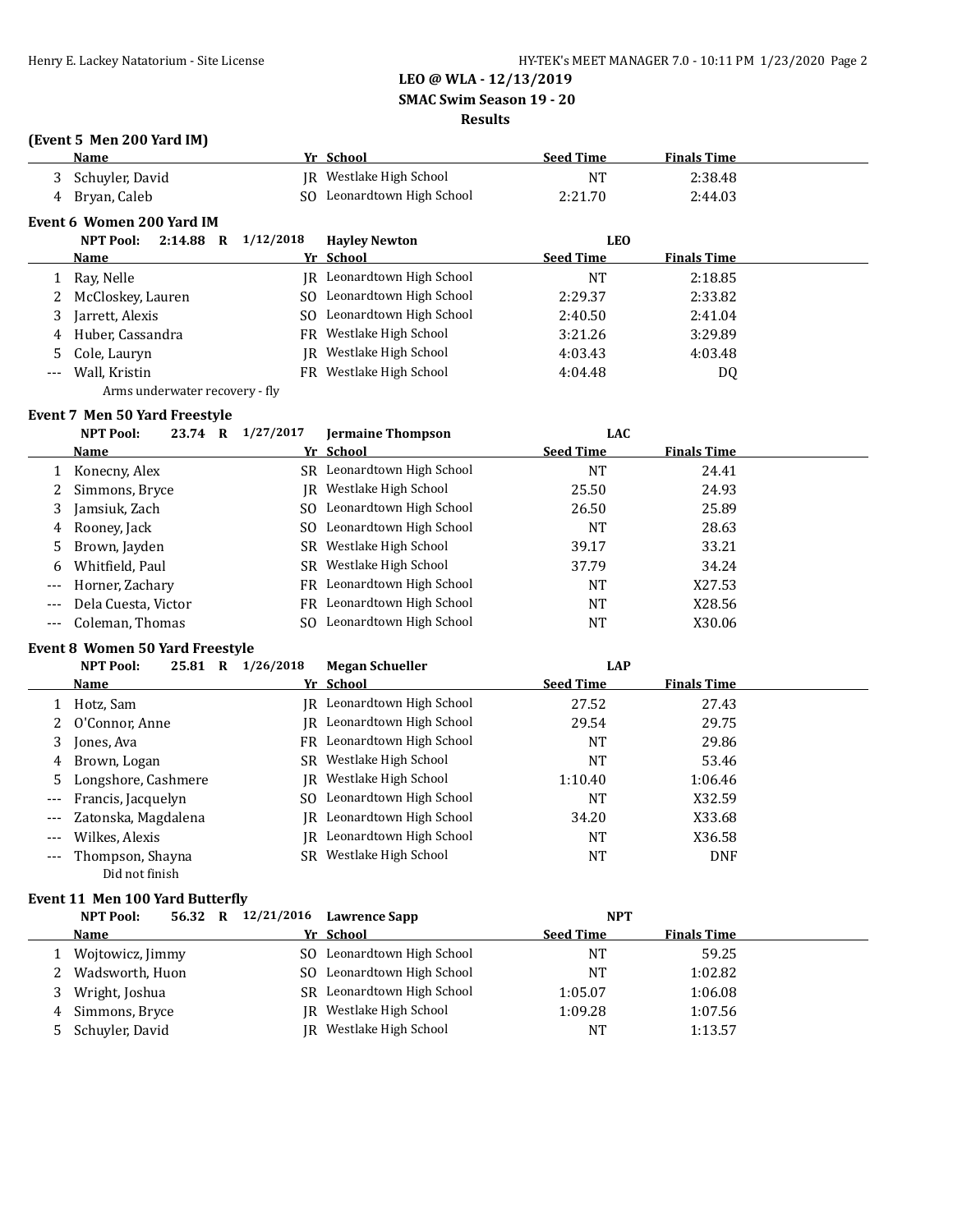**SMAC Swim Season 19 - 20**

# **Results**

## **Event 12 Women 100 Yard Butterfly**

|                                          | 1:01.09<br>NPT Pool:<br>R | 1/13/2017 | <b>Laurel Gallaudet</b>    | <b>NOC</b>       |                    |  |
|------------------------------------------|---------------------------|-----------|----------------------------|------------------|--------------------|--|
|                                          | <b>Name</b>               |           | Yr School                  | <b>Seed Time</b> | <b>Finals Time</b> |  |
|                                          | Ray, Nelle                |           | IR Leonardtown High School | 1:01.24          | 1:02.50            |  |
| 2                                        | Pierce, Sarah             | SR.       | Leonardtown High School    | 1:10.89          | 1:10.31            |  |
|                                          | Savarese, Shelen          |           | SR Leonardtown High School | NT               | 1:18.33            |  |
| $\hspace{0.05cm} \ldots \hspace{0.05cm}$ | Jefferson, Taylor         |           | SO Westlake High School    | <b>NT</b>        | DQ                 |  |
|                                          | Arms underwater recovery  |           |                            |                  |                    |  |
| $---$                                    | Brooks, Jalayah           | SO.       | Westlake High School       | NT               | DQ                 |  |
|                                          | One hand touch            |           |                            |                  |                    |  |
|                                          | Mulrine, Mia              | SΩ        | Westlake High School       | <b>NT</b>        | 1:24.15            |  |
|                                          | Did not finish            |           |                            |                  |                    |  |

#### **Event 13 Men 100 Yard Freestyle**

|       | <b>NPT Pool:</b> | 50.48 | R | 1/26/2018 | <b>Conor Vienneau</b>      | <b>LAP</b>       |                    |  |
|-------|------------------|-------|---|-----------|----------------------------|------------------|--------------------|--|
|       | Name             |       |   |           | Yr School                  | <b>Seed Time</b> | <b>Finals Time</b> |  |
|       | Smith, Liam      |       |   |           | IR Leonardtown High School | <b>NT</b>        | 55.64              |  |
|       | 2 Jamsiuk, Zach  |       |   | SO.       | Leonardtown High School    | <b>NT</b>        | 57.87              |  |
|       | 3 Loesch, Andy   |       |   |           | FR Leonardtown High School | NT               | 1:00.36            |  |
|       | 4 Brown, Jayden  |       |   |           | SR Westlake High School    | 1:32.60          | 1:25.33            |  |
| 5     | Jones, Malachi   |       |   | SO.       | Westlake High School       | <b>NT</b>        | 1:38.79            |  |
| $---$ | Whitfield, Paul  |       |   | SR.       | Westlake High School       | NT               | <b>NS</b>          |  |

#### **Event 14 Women 100 Yard Freestyle**

|    | <b>NPT Pool:</b><br>R<br>56.67 | 12/21/2016<br>Nathalie LaFontant | <b>NPT</b>                             |  |
|----|--------------------------------|----------------------------------|----------------------------------------|--|
|    | Name                           | Yr School                        | <b>Seed Time</b><br><b>Finals Time</b> |  |
|    | Connolly, Leanna               | SO Leonardtown High School       | 1:01.30<br>1:03.04                     |  |
|    | deBrabander, Rachel            | SR Leonardtown High School       | NT<br>1:04.75                          |  |
| 3  | Carrigg, Anna Kate             | SO Leonardtown High School       | 1:05.86<br>NT                          |  |
| 4  | Mulrine, Mia                   | SO Westlake High School          | 1:34.35<br>1:32.74                     |  |
| 5. | Urias, Daniela                 | SO Westlake High School          | 2:02.47<br>1:54.51                     |  |
| b. | Cole, Symone                   | FR Westlake High School          | 2:00.56<br>2:10.79                     |  |

### **Event 15 Men 500 Yard Freestyle**

|   | $5:02.39$ R<br>NPT Pool: | 12/13/2017 | Ethan Williams             | <b>HUN</b>       |                    |  |
|---|--------------------------|------------|----------------------------|------------------|--------------------|--|
|   | <b>Name</b>              |            | Yr School                  | <b>Seed Time</b> | <b>Finals Time</b> |  |
|   | Claus, Zach              |            | SR Leonardtown High School | <b>NT</b>        | 5:10.11            |  |
|   | Rock, Conner             |            | SO Leonardtown High School | 6:09.33          | 6:00.29            |  |
|   | Burriss, Noah            |            | JR Westlake High School    | 6:24.22          | 6:02.76            |  |
| 4 | Salter, Graham           |            | SO Leonardtown High School | 6:24.61          | 6:26.84            |  |

# **Event 16 Women 500 Yard Freestyle**

|   | $5:28.69$ R $1/12/2018$<br><b>NPT Pool:</b> | Nelle Ray                  | LEO              |                    |
|---|---------------------------------------------|----------------------------|------------------|--------------------|
|   | Name                                        | Yr School                  | <b>Seed Time</b> | <b>Finals Time</b> |
|   | Bonds, Gabrielle                            | FR Leonardtown High School | NT               | 5:42.30            |
|   | 2 Duke, Amaya                               | SO Leonardtown High School | NT               | 5:59.27            |
| 3 | Wojtowicz, Jenny                            | FR Leonardtown High School | <b>NT</b>        | 6:12.43            |
|   | --- Potter, Grace                           | SR Westlake High School    | 10:17.93         | DQ                 |
|   | No touch on turn                            |                            |                  |                    |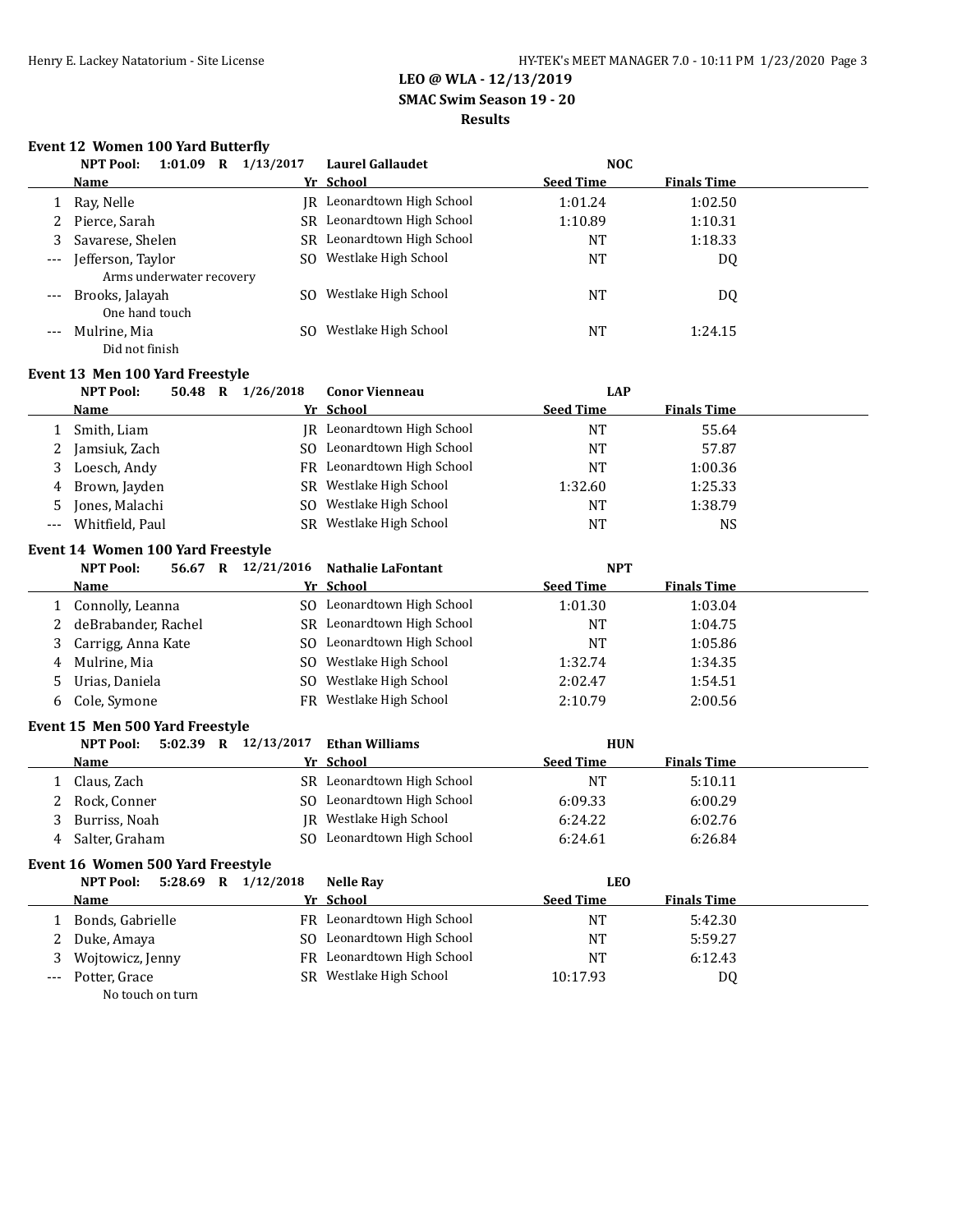**SMAC Swim Season 19 - 20**

#### **Results**

# **Event 17 Men 200 Yard Freestyle Relay**

|        | 1:36.14 R 1/31/2018<br><b>NPT Pool:</b>                 |                    | <b>Leonardtown High School</b>           | <b>LEO</b>                     |                          |
|--------|---------------------------------------------------------|--------------------|------------------------------------------|--------------------------------|--------------------------|
|        |                                                         |                    | Z Claus, B Carrigg, L Russell, A Bacon   |                                |                          |
|        | <b>Team</b>                                             |                    | Relay                                    | <b>Seed Time</b>               | <b>Finals Time</b>       |
|        | 1 Leonardtown High School                               |                    | $\boldsymbol{A}$                         | 1:36.48                        | 1:37.97                  |
|        | 1) Wojtowicz, Jimmy SO                                  |                    | 2) Wadsworth, Huon SO                    | 3) Konecny, Alex SR            | 4) Claus, Zach SR        |
|        | 2 Leonardtown High School                               |                    | B                                        | <b>NT</b>                      | 1:46.49                  |
|        | 1) Jamsiuk, Zach SO                                     |                    | 2) Rooney, Jack SO                       | 3) Loesch, Andy FR             | 4) Benson, Taylor SR     |
| 3      | Westlake High School                                    |                    | A                                        | 1:42.50                        | 1:49.12                  |
|        | 1) Hill, Justin SO                                      |                    | 2) Schuyler, David JR                    | 3) Burriss, Noah JR            | 4) Simmons, Bryce JR     |
|        | 4 Leonardtown High School                               |                    | C                                        | <b>NT</b>                      | x1:53.73                 |
|        | 1) Dela Cuesta, Victor FR                               |                    | 2) Coleman, Thomas SO                    | 3) Magda, Ayden JR             | 4) Cassetta, Samuel JR   |
|        | Event 18 Women 200 Yard Freestyle Relay                 |                    |                                          |                                |                          |
|        | <b>NPT Pool:</b><br>1:46.87 R 1/31/2018                 |                    | <b>Leonardtown High School</b>           | <b>LEO</b>                     |                          |
|        |                                                         |                    | H Newton, E Carrigg, S Hotz, N Ray       |                                |                          |
|        | <b>Team</b>                                             |                    | <b>Relay</b>                             | <b>Seed Time</b>               | <b>Finals Time</b>       |
|        | 1 Leonardtown High School                               |                    | A                                        | 1:58.31                        | 1:53.09                  |
|        | 1) Connolly, Leanna SO                                  |                    | 2) Pilkerton, Josilyn SR                 | 3) Allred, Caroline FR         | 4) Smith, Kate SO        |
|        | 2 Leonardtown High School                               |                    | B                                        | NT                             | 1:59.46                  |
|        | 1) O'Connor, Anne JR                                    |                    | 2) Allred, Adrianne FR                   | 3) Kosich, Julia FR            | 4) Jarrett, Alexis SO    |
| 3      | Leonardtown High School                                 |                    | $\mathcal{C}$                            | <b>NT</b>                      | x2:10.93                 |
|        | 1) Jones, Ava FR                                        |                    | 2) Zatonska, Magdalena JR                | 3) Wilkes, Alexis JR           | 4) Francis, Jacquelyn SO |
| 4      | Westlake High School                                    |                    | A                                        | 2:22.89                        | 2:41.08                  |
|        | 1) Potter, Grace SR                                     |                    | 2) Mulrine, Mia SO                       | 3) Huber, Cassandra FR         | 4) Cole, Lauryn JR       |
| 5.     | Westlake High School                                    |                    | B                                        | NT                             | 3:49.80                  |
|        | 1) Thompson, Shayna SR                                  |                    | 2) Longshore, Cashmere JR                | 3) Brown, Logan SR             | 4) Urias, Daniela SO     |
|        | <b>Event 19 Men 100 Yard Backstroke</b>                 |                    |                                          |                                |                          |
|        | <b>NPT Pool:</b>                                        | 55.94 R 12/21/2016 | <b>Conor Vienneau</b>                    | <b>LAP</b>                     |                          |
|        | <b>Name</b>                                             |                    | Yr School                                | <b>Seed Time</b>               | <b>Finals Time</b>       |
| 1      | Cassetta, Samuel                                        |                    | JR Leonardtown High School               | <b>NT</b>                      | 1:16.48                  |
| 2      | Johnson, Russell                                        |                    | FR Leonardtown High School               | <b>NT</b>                      | 1:16.85                  |
| 3      | Hill, Justin                                            |                    | SO Westlake High School                  | <b>NT</b>                      | 1:28.67                  |
| 4      | Jones, Malachi                                          |                    | SO Westlake High School                  | 2:33.19                        | 2:37.18                  |
| ---    | Magda, Ayden                                            |                    | IR Leonardtown High School               | <b>NT</b>                      | DQ                       |
|        | Not on back off wall                                    |                    |                                          |                                |                          |
| ---    | Burriss, Noah                                           |                    | JR Westlake High School                  | 1:08.90                        | <b>NS</b>                |
|        | <b>Event 20 Women 100 Yard Backstroke</b>               |                    |                                          |                                |                          |
|        | NPT Pool: 1:01.87 R 12/13/2017                          |                    | <b>Maddie Frick</b>                      | <b>HUN</b>                     |                          |
|        | <b>Name</b>                                             |                    | Yr School                                | <b>Seed Time</b>               | <b>Finals Time</b>       |
| 1      | Smith, Kate                                             |                    | SO Leonardtown High School               | <b>NT</b>                      | 1:08.64                  |
| 2      | McCauley, Abigail                                       |                    | SO Leonardtown High School               | <b>NT</b>                      | 1:11.35                  |
| 3      | Kosich, Julia                                           |                    | FR Leonardtown High School               | <b>NT</b>                      | 1:20.58                  |
| 4      | Cole, Lauryn                                            |                    | JR Westlake High School                  | 2:04.54                        | 2:09.81                  |
| 5      | Urias, Daniela                                          | SO.                | Westlake High School                     | <b>NT</b>                      | 2:20.39                  |
| 6      | Cole, Symone                                            |                    | FR Westlake High School                  | NT                             | 2:32.08                  |
|        |                                                         |                    |                                          |                                |                          |
|        | <b>Event 21 Men 100 Yard Breaststroke</b>               |                    |                                          |                                |                          |
|        | <b>NPT Pool:</b><br>1:06.33 R 12/20/2017<br><b>Name</b> |                    | <b>Kristopher Schueller</b><br>Yr School | <b>LAP</b><br><b>Seed Time</b> | <b>Finals Time</b>       |
|        | Northrup, Ryan                                          |                    | SR Leonardtown High School               | 1:10.59                        | 1:11.04                  |
| 1<br>2 | Cassetta, Will                                          |                    | FR Leonardtown High School               | 1:19.00                        | 1:19.88                  |
|        |                                                         |                    |                                          |                                |                          |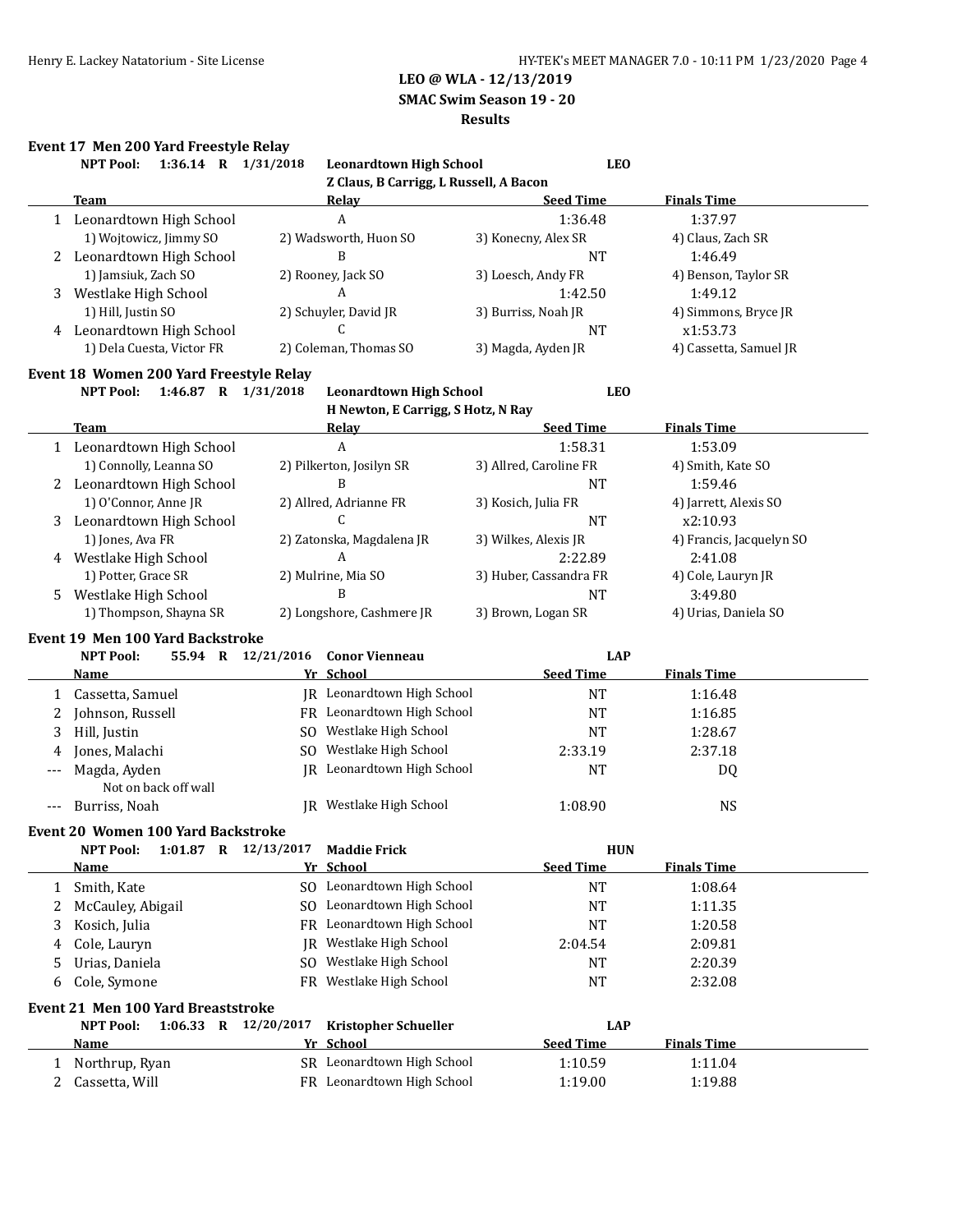**SMAC Swim Season 19 - 20**

#### **Results**

#### **(Event 21 Men 100 Yard Breaststroke)**

|                     | <b>Name</b>             |     | Yr School                  | <b>Seed Time</b> | <b>Finals Time</b> |
|---------------------|-------------------------|-----|----------------------------|------------------|--------------------|
|                     | Bryan, Caleb            |     | SO Leonardtown High School | NΤ               | 1:27.02            |
| 4                   | Dunn, James             | SR. | Westlake High School       | 1:37.09          | 1:36.82            |
|                     | Hill, Justin            | SO. | Westlake High School       | 1:36.48          | 1:44.49            |
| $\qquad \qquad - -$ | Adams, Darrius          | FR  | Westlake High School       | <b>NT</b>        | DQ                 |
|                     | Downward butterfly kick |     |                            |                  |                    |

#### **Event 22 Women 100 Yard Breaststroke**

|    | 12/11/2019<br>1:08.98<br><b>NPT Pool:</b><br>R |           | Olivia Frick                      | <b>HUN</b>       |                    |  |
|----|------------------------------------------------|-----------|-----------------------------------|------------------|--------------------|--|
|    | <b>Name</b>                                    | Yr School |                                   | <b>Seed Time</b> | <b>Finals Time</b> |  |
|    | Balaton, Christina                             |           | <b>IR</b> Leonardtown High School | NT               | 1:25.05            |  |
| 2  | Konecny, Emily                                 |           | FR Leonardtown High School        | 1:31.51          | 1:33.10            |  |
| 3  | Repasi, Anna                                   |           | SR Leonardtown High School        | NT               | 1:37.70            |  |
| 4  | Huber, Cassandra                               |           | FR Westlake High School           | 1:49.79          | 1:53.80            |  |
| 5. | Mizelle-Penn, Savannah                         |           | JR Westlake High School           | 2:35.01          | 2:39.35            |  |
| 6  | Longshore, Cashmere                            |           | JR Westlake High School           | NΤ               | 4:02.33            |  |

# **Event 23 Men 400 Yard Freestyle Relay**

|  |  | NPT Pool: 3:32.93 R 12/13/2019 Leonardtown High School | LEO |
|--|--|--------------------------------------------------------|-----|
|  |  | A Venesur Lilleiterries H Wedswerth 7 Claus            |     |

|   | A ROHECHY, I WOJLOWICZ, H WAUSWOI III, Z CIAUS |                        |                       |                            |  |  |  |
|---|------------------------------------------------|------------------------|-----------------------|----------------------------|--|--|--|
|   | Team                                           | Relay                  | <b>Seed Time</b>      | <b>Finals Time</b>         |  |  |  |
|   | Leonardtown High School                        | A                      | 3:32.45               | 3:32.93R                   |  |  |  |
|   | 1) Konecny, Alex SR                            | 2) Wojtowicz, Jimmy SO | 3) Wadsworth, Huon SO | 4) Claus, Zach SR          |  |  |  |
|   | 2 Leonardtown High School                      | В                      | NΤ                    | 3:55.97                    |  |  |  |
|   | 1) Walls, Ben JR                               | 2) Rock, Conner SO     | 3) Benson, Taylor SR  | 4) Smith, Liam JR          |  |  |  |
| 3 | Leonardtown High School                        |                        | NΤ                    | x4:18.70                   |  |  |  |
|   | 1) Wichrowski, Luke JR                         | 2) Horner, Zachary FR  | 3) Cassetta, Will FR  | 4) Nichols, Christopher SR |  |  |  |
|   | 4 Westlake High School                         | A                      | 5:50.23               | 6:17.11                    |  |  |  |
|   | 1) Brown, Jayden SR                            | 2) Adams, Darrius FR   | 3) Jones, Malachi SO  | 4) Dunn, James SR          |  |  |  |
|   |                                                |                        |                       |                            |  |  |  |

#### **Event 24 Women 400 Yard Freestyle Relay**

|                               | <b>NPT Pool:</b><br>3:53.38<br>R         | 1/12/2018<br><b>Leonardtown High School</b> | <b>LEO</b>               |                              |  |  |  |
|-------------------------------|------------------------------------------|---------------------------------------------|--------------------------|------------------------------|--|--|--|
| H Newton, K Ng, S Hotz, N Ray |                                          |                                             |                          |                              |  |  |  |
|                               | Team                                     | Relav                                       | <b>Seed Time</b>         | <b>Finals Time</b>           |  |  |  |
|                               | Leonardtown High School                  | A                                           | 3:53.34                  | 3:55.45                      |  |  |  |
|                               | 1) Hotz, Sam JR                          | 2) Allred, Caroline FR                      | 3) Bonds, Gabrielle FR   | 4) Ray, Nelle JR             |  |  |  |
|                               | Leonardtown High School                  | B                                           | <b>NT</b>                | 4:09.46                      |  |  |  |
|                               | 1) Scott, Laura SR                       | 2) Duke, Amaya SO                           | 3) Wojtowicz, Jenny FR   | 4) McCloskey, Lauren SO      |  |  |  |
| 3                             | Leonardtown High School                  |                                             | NT                       | x4:20.78                     |  |  |  |
|                               | 1) Savarese, Shelen SR                   | 2) McCauley, Abigail SO                     | 3) Balaton, Christina JR | 4) Frill, Madison JR         |  |  |  |
| 4                             | Westlake High School                     | A                                           | 6:38.63                  | 6:30.61                      |  |  |  |
|                               | 1) Jefferson, Taylor SO                  | 2) Wall, Kristin FR                         | 3) Brooks, Jalayah SO    | 4) Mulrine, Mia SO           |  |  |  |
| 5.                            | Westlake High School                     | B                                           | <b>NT</b>                | 8:06.43                      |  |  |  |
|                               | 1) Cole, Symone FR                       | 2) Urias, Daniela SO                        | 3) Brown, Logan SR       | 4) Mizelle-Penn, Savannah JR |  |  |  |
|                               | Scores - Women                           |                                             |                          |                              |  |  |  |
|                               | Women - Team Rankings - Through Event 24 |                                             |                          |                              |  |  |  |
|                               | 1. Leonardtown High School               | 197                                         | 2. Westlake High School  | 59                           |  |  |  |

**Scores - Men**

Men - Team Rankings - Through Event 24